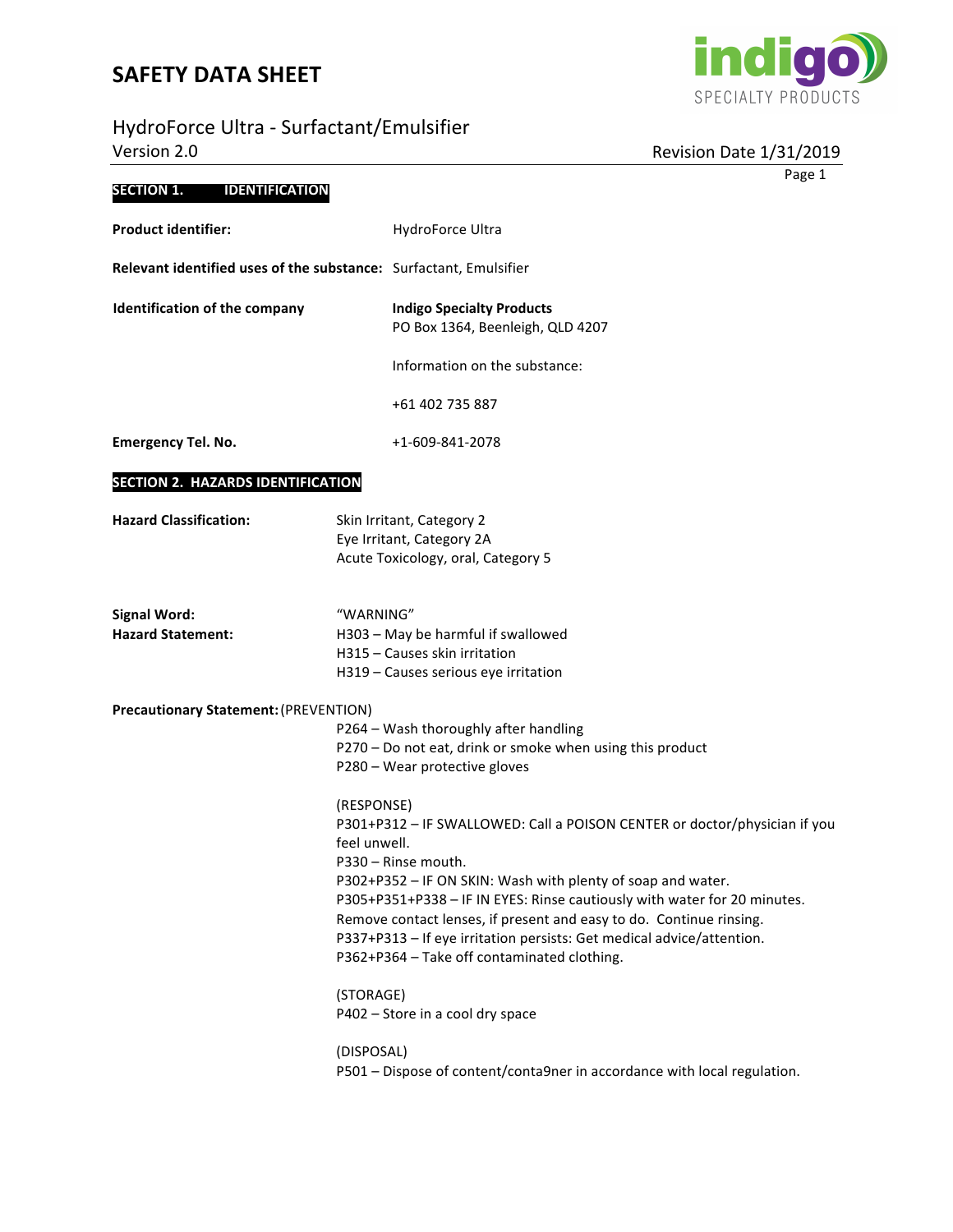HydroForce Ultra - Surfactant/Emulsifier Version 2.0 **Canadian Contract Contract Contract Contract Contract Contract Contract Contract Contract Contract Contract Contract Contract Contract Contract Contract Contract Contract Contract Contract Contract Contract Co** 



**Page 2**

#### **GHS Hazard Pictograms:**



#### **SECTION 3: COMPOSITION/INFORMATION ON INGREDIENTS**

| <b>Chemical Name:</b> | Polyalkylene glycols |
|-----------------------|----------------------|
| CAS Number:           | 9003-11-6            |
| Components:           | 75-95 WT%            |

#### **SECTION 4: FIRST AID MEASURES**

| <b>Routes of Exposure and Symptoms:</b> |                                                                                                                                                                                                                                                                                                                                                |  |  |  |
|-----------------------------------------|------------------------------------------------------------------------------------------------------------------------------------------------------------------------------------------------------------------------------------------------------------------------------------------------------------------------------------------------|--|--|--|
| Ingestion:                              | Overexposure may cause gastrointestinal irritation, diarrhea and vomiting.                                                                                                                                                                                                                                                                     |  |  |  |
| Eyes:                                   | Overexposure causes excessive watering, redness, stinging.                                                                                                                                                                                                                                                                                     |  |  |  |
| Skin:                                   | Overexposure may cause itching and redness similar to a rash.                                                                                                                                                                                                                                                                                  |  |  |  |
| <b>First Aid Response:</b>              |                                                                                                                                                                                                                                                                                                                                                |  |  |  |
| Ingestion:                              | Contact physician or poison control center. If victim is conscious and able to swallow,<br>give water to dilute. Do not give sodium bicarbonate, vinegar, or fruit juices. Never give<br>anything by mouth if victim is unconscious or having convulsions. Induce vomiting only<br>on advice of a physician. Vomiting may occur spontaneously. |  |  |  |
| Eye contact:                            | In case of contact with eyes, flush immediately with copious amounts of water.<br>Continue flushing for at least 15 minutes. Seek medical attention!!!                                                                                                                                                                                         |  |  |  |
| Skin contact:                           | In case of contact, immediately flush skin with plenty of water. Get medical attention if<br>irritation develops or persists. Wash contaminated clothing before re-use.                                                                                                                                                                        |  |  |  |
| <b>SECTION 5: FIREFIGHTING MEASURES</b> |                                                                                                                                                                                                                                                                                                                                                |  |  |  |
| <b>Flash Point, F:</b>                  | $>200$ F<br><b>NFPA Labeling:</b>                                                                                                                                                                                                                                                                                                              |  |  |  |
|                                         |                                                                                                                                                                                                                                                                                                                                                |  |  |  |
| <b>Auto Ignition Temperature:</b>       | N/A                                                                                                                                                                                                                                                                                                                                            |  |  |  |

| <b>Extinguishing media:</b> | Water spray, Foam, Dry Chemical, Carbon Dioxide (CO2). |
|-----------------------------|--------------------------------------------------------|
|                             |                                                        |

**Special Procedures:** Wear self-contained breathing apparatus when fighting a fire.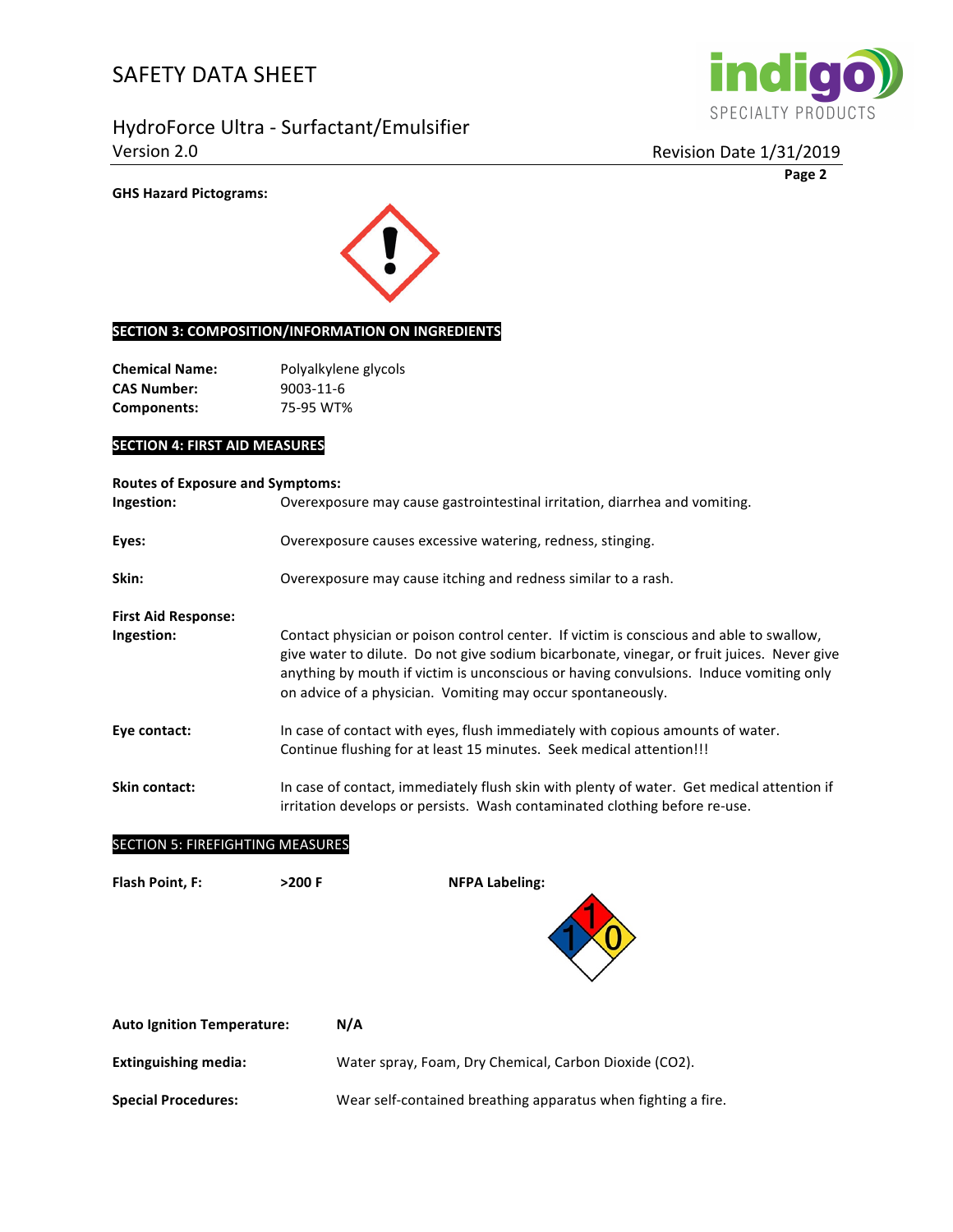## HydroForce Ultra - Surfactant/Emulsifier Version 2.0 **Matus** 2.0 **Revision** Date 1/31/2019

# SPECIALTY PRODUCTS

**india** 

Page 3

#### SECTION 6: ACCIDENTAL RELEASE MEASURES

**Spill & Clean-up:** Contain material by diking the area around the spill. If the product is in a solid form, shovel directly into recovery drums. If the product is a liquid, it should be picked up using suitable absorbent material, then shoveled into recovery drums.

#### SECTION 7: HANDLING AND STORAGE

**Min/Max Storage Temperatures:** No special requirements.

Handling Precautions: No special requirements.

**Incompatible or Segregation:** If this material is being stored around hazardous material ensure that each chemical is compatible with each other by following the segregation practices put in place by local, state, and federal regulating offices.

#### SECTION 8: EXPOSURE CONTROLS/PERSONAL PROTECTION

| <b>Respiratory protection:</b> | The use of NIOSH approved respiratory protection may be needed if working in<br>a poorly ventilated area.                                  |
|--------------------------------|--------------------------------------------------------------------------------------------------------------------------------------------|
| <b>Ventilation:</b>            | Ensure adequate ventilation, especially in confined areas.                                                                                 |
| <b>Protective Gloves:</b>      | This chemical requires the use of a chemical resistant glove that meets<br>ANSI/SEA Standards and is necessary when handling the chemical. |
| Eye protection:                | Safety glasses with side-shields                                                                                                           |
| <b>Work/Hygiene Practices:</b> | Avoid contact with eyes, skin, and clothing. Wash thoroughly after handling.                                                               |
| <b>Other Equipment:</b>        | Eye wash and safety shower in work area.                                                                                                   |

#### SECTION 9: CHEMICAL AND PHYSICAL PROPERTIES

#### **Information on basic physical and chemical properties:**

| Physical state:                      | Liguid                 |
|--------------------------------------|------------------------|
| Color:                               | Slightly milky, cloudy |
| Odor:                                | Characteristic         |
| Odor Threshold:                      | Not Determined         |
| pH:                                  | $5 - 7.5$              |
| Melting point (decomposition):       | No data available      |
| Boiling point:                       | No data available      |
| Flash point:                         | >149F                  |
| Evaporation rate:                    | No data available      |
| Flammability (solid, gas)<br>$\cdot$ | Not applicable         |
| Upper explosion limit:               | No data available      |
| Lower explosion limit:               | No data available      |
| Vapor pressure:                      | No data available      |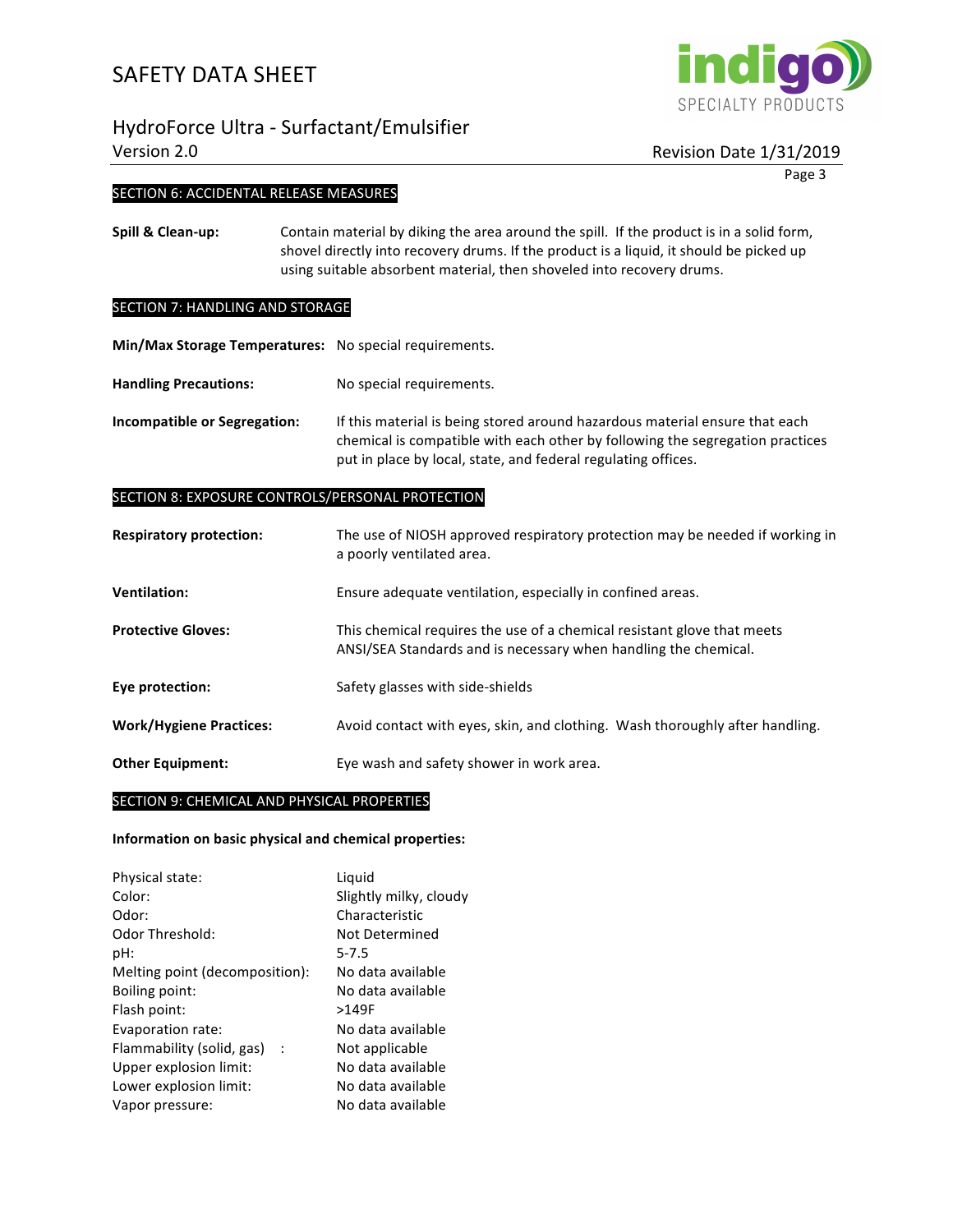# HydroForce Ultra - Surfactant/Emulsifier Version 2.0



 $\overline{4}$ 

| Revision Date 1/31/2019 |  |  |
|-------------------------|--|--|
|                         |  |  |

|                                          |                   |                                             | Page |
|------------------------------------------|-------------------|---------------------------------------------|------|
| Relative vapor density:                  | No data available |                                             |      |
| Relative density:                        | No data available |                                             |      |
| Density:                                 | 1.03 $g/cm^3$     |                                             |      |
| <b>Bulk Density:</b>                     | No data available |                                             |      |
| Solubility(ies)                          |                   |                                             |      |
| Water solubility                         | Soluble           |                                             |      |
| % Activity:                              | 98 % Max          |                                             |      |
| Partition coefficient: n-                | No data available |                                             |      |
| Octanol/water                            |                   |                                             |      |
| Auto-ignition temperature:               | No data available |                                             |      |
| Decomposition temperature:               | No data available |                                             |      |
| Viscosity                                |                   |                                             |      |
| Viscosity, dynamic:                      | No data available |                                             |      |
| Viscosity, kinematic:                    | No data available |                                             |      |
| SECTION 10: STABILITY AND REACTIVITY     |                   |                                             |      |
| Stability:                               |                   | Stable                                      |      |
| Incompatibility                          |                   | Avoid contact with strong oxidizing agents. |      |
| <b>Hazardous decomposition products:</b> |                   | Will not occur.                             |      |
| SECTION 11: TOXICOLOGICAL INFORMATION    |                   |                                             |      |
|                                          |                   |                                             |      |

This product has not been tested. Information provided here has been derived from substances/products of similar structure or composition.

| Acute oral toxicity (LD50) (mg/kg bodyweight): | Acute toxicity, oral, Category 5                                                                                    |
|------------------------------------------------|---------------------------------------------------------------------------------------------------------------------|
| Dermal toxicity (LD50) (mg/kg bodyweight):     | No applicable information available                                                                                 |
| Skin:                                          | Skin irritant, Category 2                                                                                           |
| Eye:                                           | Eye irritant, Category 2A                                                                                           |
| Vapors (mg/l):                                 | No applicable information is available                                                                              |
| Gases (ppmV):                                  | No applicable information is available                                                                              |
| Dusts & Mists (mg/l)                           | No applicable information is available                                                                              |
| Carcinogenicity:                               | No component of this product present at levels greater than<br>or equal to 0.1% is identified as carcinogen by OSHA |

### SECTION 12: ECOLOGICAL INFORMATION

| <b>Ecotoxicological information:</b> | Not determined |
|--------------------------------------|----------------|
| <b>Bioaccumulation:</b>              | Not determined |